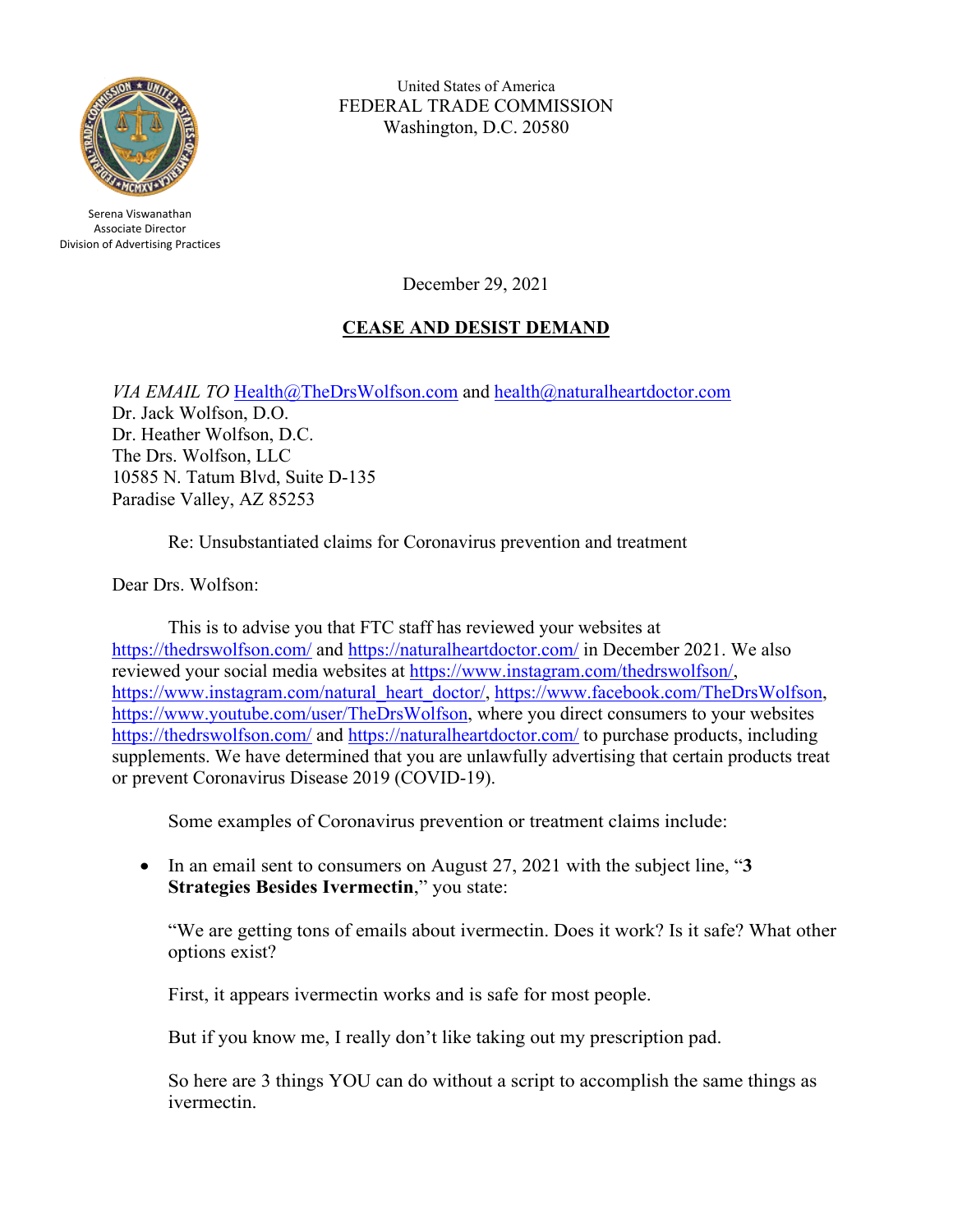- 1. Eat plenty of wild seafood and pasture-raised meat. We love this source [affiliate link to [https://www.vitalchoice.com/\]](https://www.vitalchoice.com/) for the best seafood and meat in the world. Also, get the chemicals out of your food by eating only organic.
- 2. Get sunshine and get sleep. Sunshine creates vitamin D and THIS may be the single best strategy for immune support. Sleep allows your body to recover. Make sure you get 8 hours.
- 3. Natural supplements will help do the same thing as ivermectin. Glutathione, zinc, vitamin A, C and D are all anti-viral and help support our body against the daily onslaught of environmental toxins.

We have a package called Immune Basics [link to

[https://shop.thedrswolfson.com/products/immune-basics-bundle,](https://shop.thedrswolfson.com/products/immune-basics-bundle) where the Immune Basics Bundle, including Super C, Super D, Zinc, Liquid A, and N-Acetyl-Cysteine, is available for purchase] that contains all the above. And with every purchase, you get a FREE bottle of Quercetin by Pure Encapsulations. Quercetin may be the silver bullet in the recent pandemic according to this research paper [link to [https://journal](https://journal-inflammation.biomedcentral.com/articles/10.1186/s12950-021-00268-6)[inflammation.biomedcentral.com/articles/10.1186/s12950-021-00268-6,](https://journal-inflammation.biomedcentral.com/articles/10.1186/s12950-021-00268-6) an article titled "Anti-inflammatory potential of Quercetin in COVID-19 treatment" from *Journal of Inflammation*].

Get your Immune Basics bundle here [link to [https://shop.thedrswolfson.com/products/immune-basics-bundle\]](https://shop.thedrswolfson.com/products/immune-basics-bundle).

In Health,

Jack Wolfson D.O., FACC The Natural Heart Doctor."

• On your website at [https://thedrswolfson.com/a-note-on-ivermectin/,](https://thedrswolfson.com/a-note-on-ivermectin/) you state:

# "**A Note on Ivermectin**…

Updated: August 25, 2021…

We get a ton of questions about ivermectin for the prevention and treatment of COVID. Many people ask for a prescription for this pharmaceutical….

# **Does Ivermectin Work for COVID?**

A July 2021 review in the American Journal of Therapeutics was very favorable on the use of ivermectin for the prevention and treatment of COVID.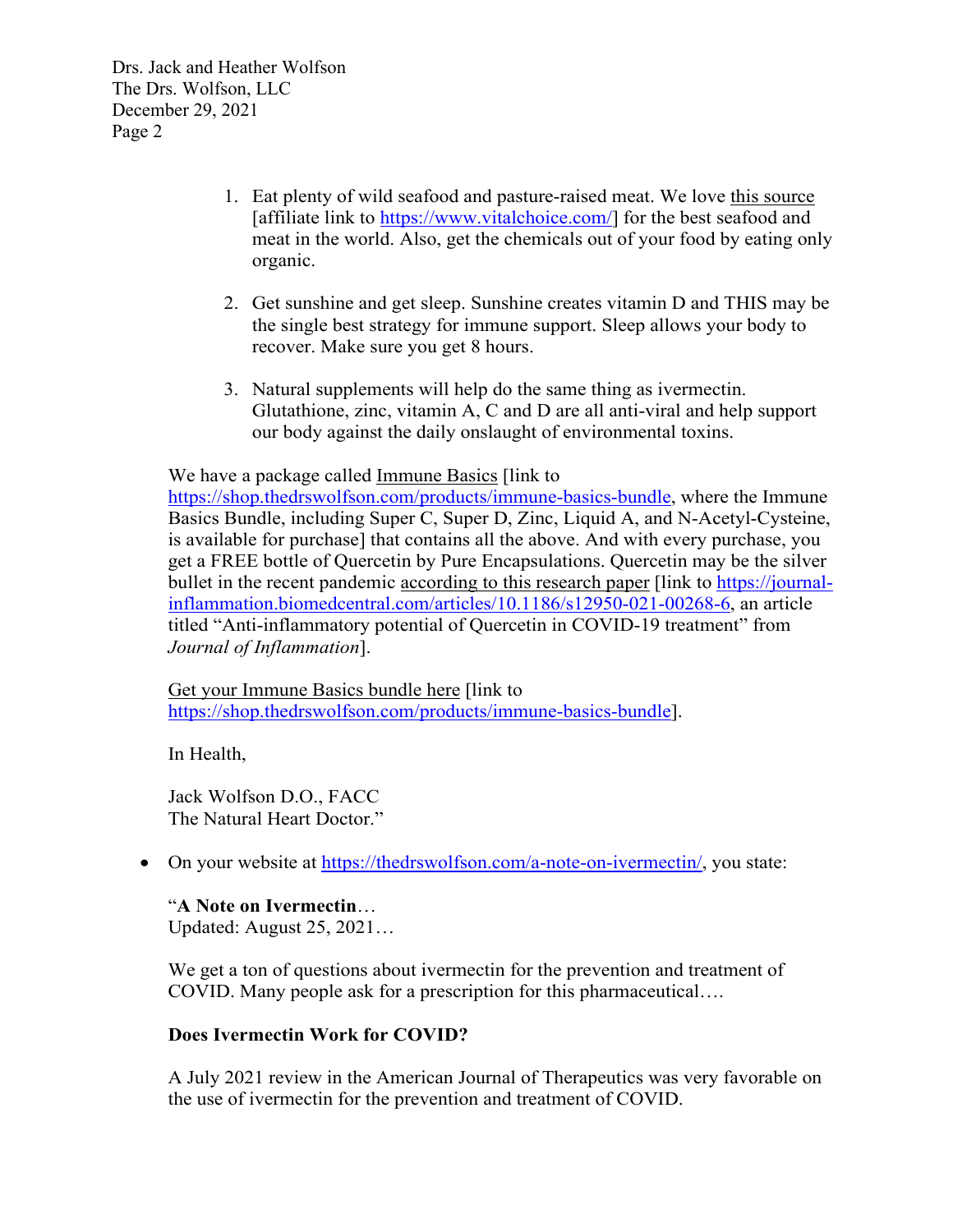> This table demonstrates an 86% reduction in COVID infection among those who received ivermectin versus placebo….

> The authors of the above review conclude, 'The findings indicate with moderate certainty that ivermectin treatment in COVID-19 provides a significant survival benefit.'…

#### **Conclusion:**

Personally, I do not take ivermectin. If I still worked in a hospital or area with rampant sickness, I may change my tune. But I think natural immune support is always the answer. Ivermectin is still pharma. I trust nature.

To that end, I take my NAC every day. You can buy the best brand [link to [https://shop.thedrswolfson.com/products/nac\]](https://shop.thedrswolfson.com/products/nac) here. 1 cap 1-2x per day is the standard dose. I suggest stocking up on NAC [link to [https://shop.thedrswolfson.com/products/nac\]](https://shop.thedrswolfson.com/products/nac) as the above FDA may limit its use.

I also suggest our Viral Protection Kit [link to

[https://shop.thedrswolfson.com/products/viral-protection-kit,](https://shop.thedrswolfson.com/products/viral-protection-kit) where the Viral Protection Kit and Protocol, including Multi Multivitamin, Omega DHA, Daily Defense, and Gut Flora 30 Billion, is available for purchase] and take the components every day. There are many, many benefits to this protection kit for overall health and wellness…."

• On your website at [https://thedrswolfson.com/nac-and-your-heart/,](https://thedrswolfson.com/nac-and-your-heart/) you state:

#### "**NAC and Your Heart**…

Updated: May 18, 2021…

# **What is NAC?**

Cysteine is an amino acid essential for the production of many proteins. It is also a major component of glutathione, the main antioxidant of the body….

NAC may also help with COVID prevention and treatment in people with COVID.

NAC appears to fight other viruses too.

# **Ways to Benefits from NAC (and glutathione)**…

Whey protein as a supplement is an excellent source of glutathione building blocks. That is why I included New Zealand grass-fed whey in our Daily Defense [link to [https://shop.thedrswolfson.com/products/daily-defense-grass-fed-whey-protein-](https://shop.thedrswolfson.com/products/daily-defense-grass-fed-whey-protein-shake)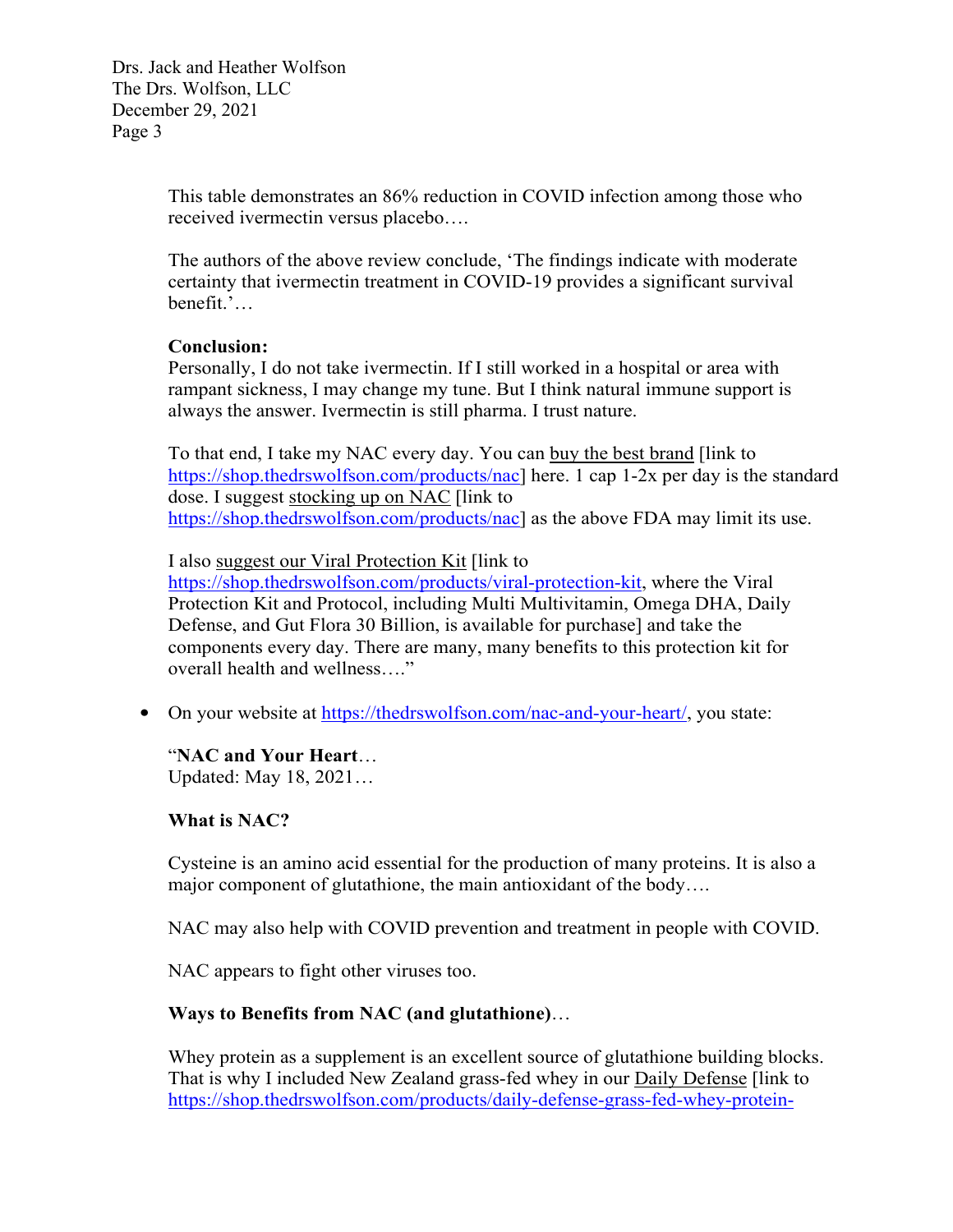> [shake\]](https://shop.thedrswolfson.com/products/daily-defense-grass-fed-whey-protein-shake). I think Daily Defense is our single best source of heart, lung and total body protection. You can read more here [link to [https://shop.thedrswolfson.com/products/daily-defense-grass-fed-whey-protein](https://shop.thedrswolfson.com/products/daily-defense-grass-fed-whey-protein-shake)[shake\]](https://shop.thedrswolfson.com/products/daily-defense-grass-fed-whey-protein-shake).

N-acetyl cysteine supplements are a proven strategy. We have an excellent source for you [link to [https://shop.thedrswolfson.com/products/n-acetyl-cysteine-nac-this-item](https://shop.thedrswolfson.com/products/n-acetyl-cysteine-nac-this-item-is-in-stock) $is-in-stock$ ]. High dose, one cap by mouth per day.

You can nebulize glutathione too. BUT ONLY THIS BRAND goes in the nebulizer [link to [https://shop.thedrswolfson.com/products/l-glutathione-plus\]](https://shop.thedrswolfson.com/products/l-glutathione-plus).

Our Detoxicore [link to [https://shop.thedrswolfson.com/products/detoxicore\]](https://shop.thedrswolfson.com/products/detoxicore) also contains NAC and many other nutrients to support body health and wellness. Excellent for immune and detox support...."

• On your website at [https://thedrswolfson.com/can-beetroot-powder-protect-you](https://thedrswolfson.com/can-beetroot-powder-protect-you-from-coronavirus/)[from-coronavirus/,](https://thedrswolfson.com/can-beetroot-powder-protect-you-from-coronavirus/) you state:

#### "**Can Beetroot Powder Protect You from Coronavirus?**

Dr. Jack Wolfson… Updated: March 19, 2020…

Who would have thought that beetroot can protect you from a virus? Actually, it is the end-product, nitric oxide, made from nitrates from food like beets that are antiviral.

A couple of studies seem to point to nitric oxide as protective against certain viruses. Corona is one of them….

#### **How NO Works to Fight Viruses**

One study that you can find here discovered the following:

- 1. Nitric oxide or its derivatives can reduce viral spike protein which affects the fusion of the virus and its receptor, angiotensin converting enzyme 2. ([T]his receptor appears to be increased in users of ACE inhibitors, who are at a 300% higher risk of viral pneumonia death or intubation.[)]
- 2. Nitric oxide or its derivatives cause a reduction in viral RNA production in the early steps of viral replication.

The same authors published another article on the topic as well. You can read more here. Here is a 3rd study you can review about nitric oxide and virus control.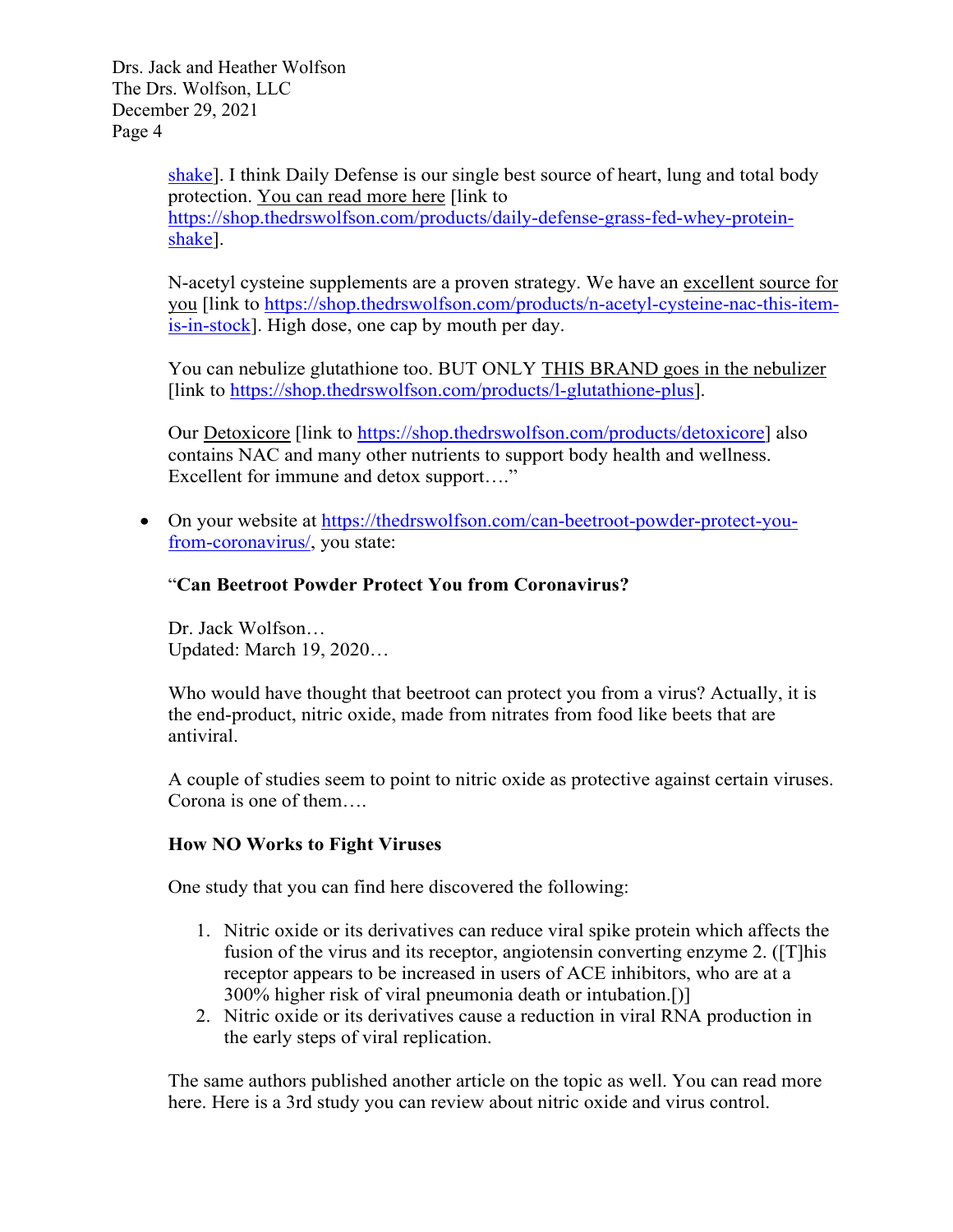#### **Boost Nitric Oxide Naturally**…

Nitrate-rich foods- Nitrates (NO3) from foods like beets and green leafy vegetables are converted to nitrite (NO2) by oral bacteria and then to NO by stomach acid. Two problems here: People have low levels of good oral bacteria AND have decreased amounts of stomach acid. This is why we need probiotics and digestive enzymes. (Read on for my product recommendations for both of those.) Aside from eating the beets and greens, I suggest organic beetroot powder and an organic greens powder. (Read on for my product recommendations for both of those.)…

# **Crank Up Your NO for Viral Protection and More**

Eat beets and leafy greens. Consume protein rich foods like liver and seafood for amino acids. Get sunshine whenever possible. Everyone should follow these steps.

But you can also supplement with food-based nutrients and here is my plan for viral protection, heart health and SO much more.

- 1. Heart Beet [link to [https://shop.thedrswolfson.com/products/beetroot-powder\]](https://shop.thedrswolfson.com/products/beetroot-powder) – 1 heaping teaspoon daily
- 2. Daily Greens [link to [https://shop.thedrswolfson.com/products/daily-greens](https://shop.thedrswolfson.com/products/daily-greens-drink) $drink$ ] – 1 heaping teaspoon daily
- 3. Vessel Support [link to [https://shop.thedrswolfson.com/products/vessel](https://shop.thedrswolfson.com/products/vessel-support)[support\]](https://shop.thedrswolfson.com/products/vessel-support) – 1 level teaspoon daily. Vessel Support is arginine, citrulline and taurine plus grapeseed extract to prevent the breakdown of nitric oxide
- 4. Heart Helpers [link to [https://shop.thedrswolfson.com/products/heart-helpers](https://shop.thedrswolfson.com/products/heart-helpers-probiotic)[probiotic\]](https://shop.thedrswolfson.com/products/heart-helpers-probiotic) is a top quality probiotic. Take one capsule daily.
- 5. Digest [link to [https://shop.thedrswolfson.com/products/digest\]](https://shop.thedrswolfson.com/products/digest) is our digestive enzymes. Most people need more than 35 digestive enzymes for immune system health and Digest delivers. Take two caps daily.

I take the powdered drinks and mix them in 8-12 ounces of water or add them to a smoothie.

I have packaged these 5 products together in our Nitric Oxide Viral Protection Kit. You save 20% when you buy them as a kit. Ordering information and more details here [link to [https://shop.thedrswolfson.com/products/nitric-oxide-viral-protection](https://shop.thedrswolfson.com/products/nitric-oxide-viral-protection-kit)[kit\]](https://shop.thedrswolfson.com/products/nitric-oxide-viral-protection-kit)...."

• On your website at [https://naturalheartdoctor.com/nac-for-afib/,](https://naturalheartdoctor.com/nac-for-afib/) you state:

# "**NAC for AFIB?**...

October 19, 2021…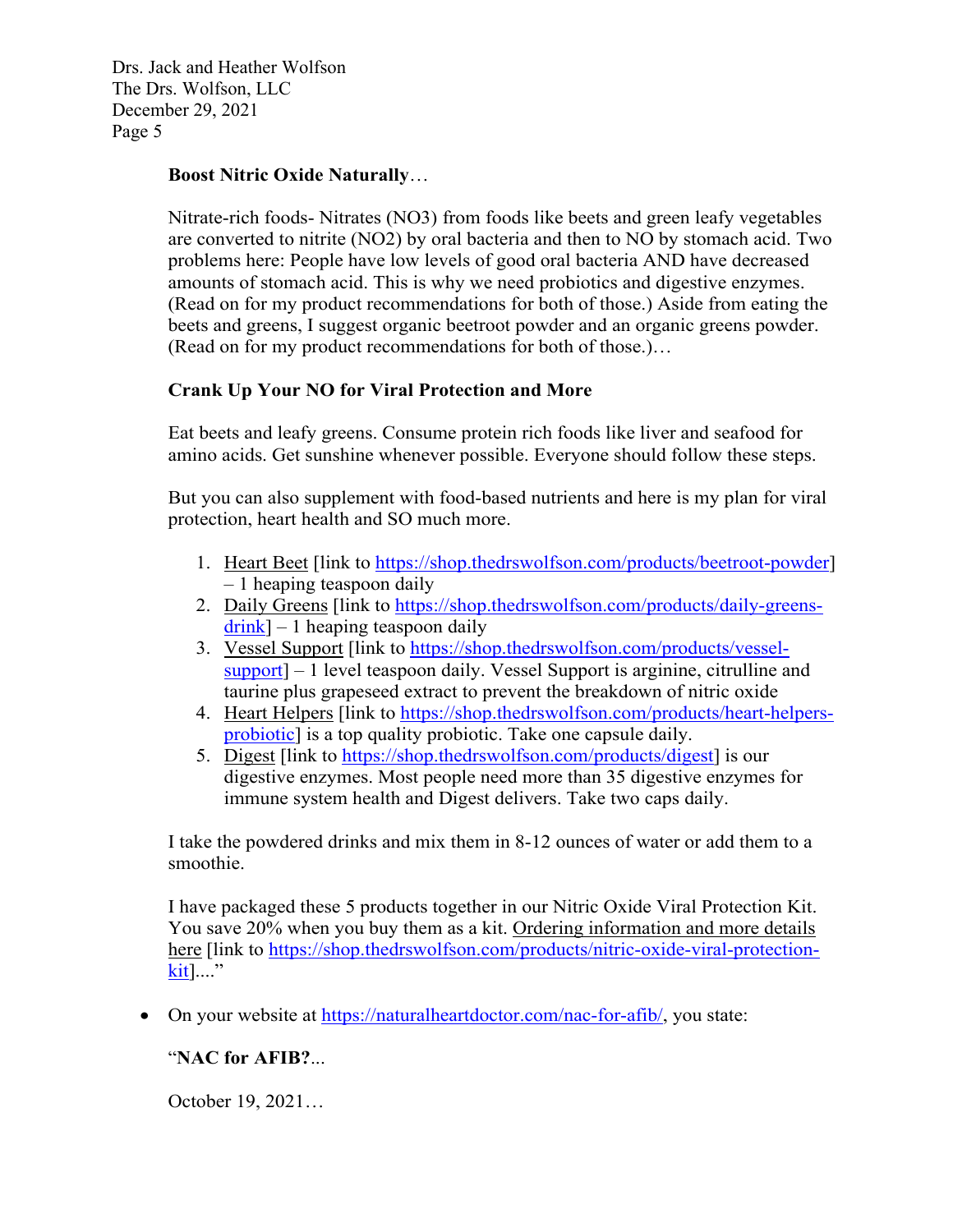#### **What is NAC?**

Cysteine is an amino acid essential for the production of many proteins. It is also a major component of glutathione, the main antioxidant of the body.

NAC is the standard version of cysteine used in supplements and the version used in 100s of medical and scientific studies….

NAC may also help with COVID prevention and treatment in people with COVID.

NAC appears to fight other viruses too.

FDA threatens to ban NAC.

The product appears to be so effective, they want to control its distribution.

Better secure your supply quickly.

We love this NAC product [link to [https://shop.thedrswolfson.com/products/nac-120](https://shop.thedrswolfson.com/products/nac-120-caps-please-call-for-pricing-480-535-6844-1t) [caps-please-call-for-pricing-480-535-6844-1,](https://shop.thedrswolfson.com/products/nac-120-caps-please-call-for-pricing-480-535-6844-1t) where NAC 120 Caps are available for purchase]. You will too.

Again, make sure you take the best. Buy your NAC here [link to [https://shop.thedrswolfson.com/products/nac-120-caps-please-call-for-pricing-480-](https://shop.thedrswolfson.com/products/nac-120-caps-please-call-for-pricing-480-535-6844-1) [535-6844-1\]](https://shop.thedrswolfson.com/products/nac-120-caps-please-call-for-pricing-480-535-6844-1)."

• On your website at [https://naturalheartdoctor.com/covid-and-vitamin-d/,](https://naturalheartdoctor.com/covid-and-vitamin-d/) you state:

#### "**COVID and Vitamin D**

Dr. Jack Wolfson DO, FACC September 6, 2021…

# **Vitamin D Deficiency and COVID**

Vitamin D deficiency is a worldwide pandemic….

Vitamin D deficiency markedly increases our risk of viral, bacterial, fungal, and parasitic infections.

Vitamin D deficiency and COVID lead to:

- 1. More hospitalizations
- 2. More cytokine storm, higher CRP, and higher D-dimer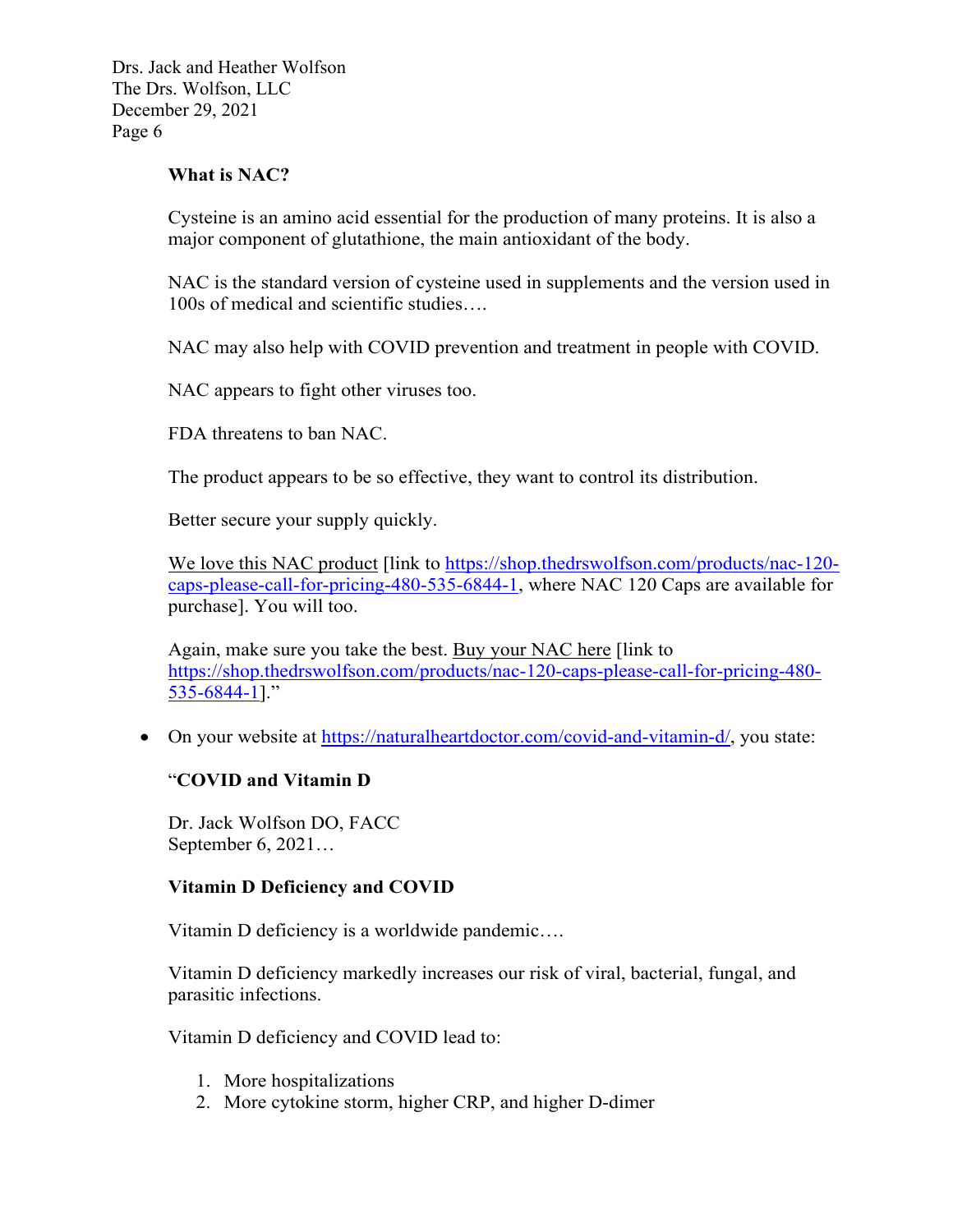- 3. More ICU admissions
- 4. More deaths- 3x more

### **Vitamin D Works (Science Alert)**

Vitamin D:

- 1. Is a key regulator of the renin-angiotensin system that is exploited by SARS-CoV-2 for entry into the host cells.
- 2. Modulates multiple mechanisms of the immune system to contain the virus that includes dampening the entry and replication of SARS-CoV-2
- 3. Reduces concentration of pro-inflammatory cytokines and increases levels of anti-inflammatory cytokines,
- 4. Enhances the production of natural antimicrobial peptides and activates defensive cells such as macrophages that could destroy SARS-CoV-2.

#### **How to prevent vitamin D deficiency**…

- 1. Get sunshine smart sunshine while avoiding sunburn is the key here. The more time outside, the better.
- 2. Eat seafood and meat- vitamin D only comes from animal sources. Check out this page for more information [affiliate link to [https://www.vitalchoice.com/\]](https://www.vitalchoice.com/).
- 3. Get a lamp- Yes, a vitamin D producing lamp is very beneficial. Check out this product here [affiliate link to [https://www.sperti.com/\]](https://www.sperti.com/).
- 4. Take supplements- During the winter months, load up on vitamin D from food, your lamp, and from a bottle. Our patients get the best with our Super D liquid [link to [https://naturalheartdoctor.com/product/super-d/,](https://naturalheartdoctor.com/product/super-d/) where Super D is available for purchase].

5-10 drops per day in the winter usually suffices. Get your levels checked and stay above 40. Take Super D with a quality multivitamin [link to [https://naturalheartdoctor.com/product/cardio-multi/\]](https://naturalheartdoctor.com/product/cardio-multi/) loaded with K2 as well. See our MULTI [link to [https://naturalheartdoctor.com/product/cardio-multi/\]](https://naturalheartdoctor.com/product/cardio-multi/)."

• On your website at [https://naturalheartdoctor.com/japanese-natto-will-this-nutrient](https://naturalheartdoctor.com/japanese-natto-will-this-nutrient-dense-food-help-with-covid/)[dense-food-help-with-covid/,](https://naturalheartdoctor.com/japanese-natto-will-this-nutrient-dense-food-help-with-covid/) you state:

# "**Japanese Natto: Will This Nutrient Dense Food Help with Covid?**

Dr. Jack Wolfson DO, FACC and Ali Richmond, FNTP August 17, 2021…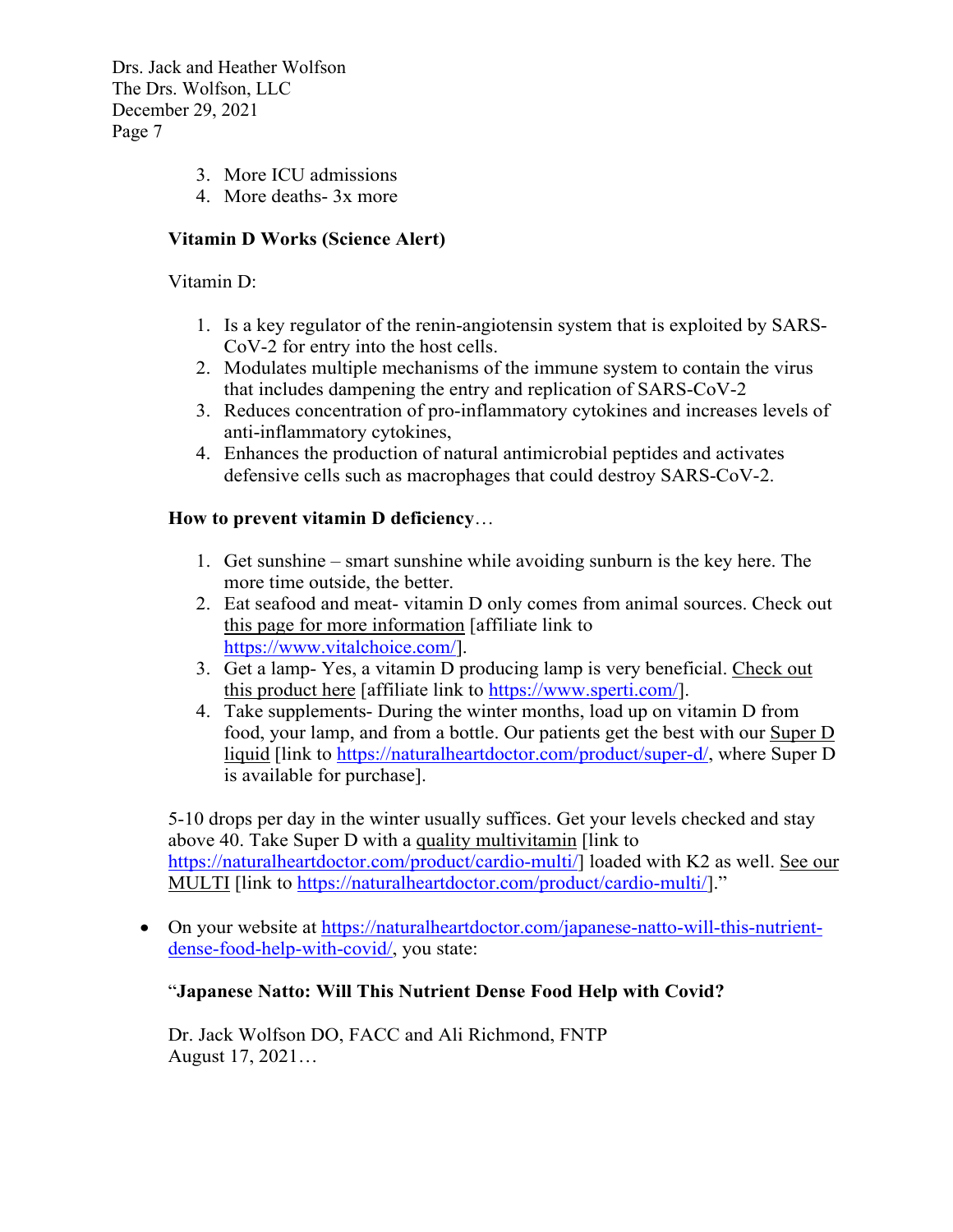> Are you concerned about contracting viruses such as covid? Do you have loved ones who have had the J & J, AstraZeneca or really, any of the so-called 'shots'?

Read on to find out how you can help yourself and your loved ones, and share this information on a simple Japanese food/common supplement….

# **What is Natto?**

Natto is a traditional Japanese fermented soybean which has proven to be beneficial for health. The texture is slimy, sticky and stringy, but don't let that deter you as it's benefits far outweigh any opposition to eating it. Fortunately, we can also just take it in pill form. It is rich in nutrients including manganese, magnesium, potassium, zinc and more….

# **Natto and Covid**

Scientists discovered Natto breaks down spike proteins on the surface of the Covid virus which prevents the virus from spreading within the body. It can also limit infections from other viruses.

In those who contract covid, elevated blood viscosity is the primary cause of thrombotic complications of Covid-19. Survivors of covid are at an increased risk for blood clots so using Nattokinase or our product called FLOW [link to [https://naturalheartdoctor.com/product/flow/\]](https://naturalheartdoctor.com/product/flow/) is a perfect way to include some powerful protection by keeping blood flowing well.

Keep in mind that the J & J, AstraZeneca and the other gene therapy 'solutions' to covid also produce harmful thrombotic reactions. Why? Because these jabs don't stay locally at the injection site. Instead, the components including the spike proteins (which are the toxin) make their way to the blood and build up primarily within your blood vessels (also in your organs). This equates to a very high risk for blood clots, strokes and pulmonary embolisms to name a few. If you know anyone who has gotten one of these, please share this information.

Nattokinase (FLOW) supports healthy blood flow by acting as an anticoagulant and breaking up fibrous clots. It is also anti-athersosclerotic and protective of your blood vessels. Ideal dosing is 1-2 caps per day, depending on need (and if you've had a  $i$ ab)...."

• On your website at [https://naturalheartdoctor.com/are-you-in-imminent-danger](https://naturalheartdoctor.com/are-you-in-imminent-danger-covid-19-and-cardiovascular-conditions/)[covid-19-and-cardiovascular-conditions/,](https://naturalheartdoctor.com/are-you-in-imminent-danger-covid-19-and-cardiovascular-conditions/) you state:

"**Are You in Imminent Danger? Covid 19 and Cardiovascular Conditions**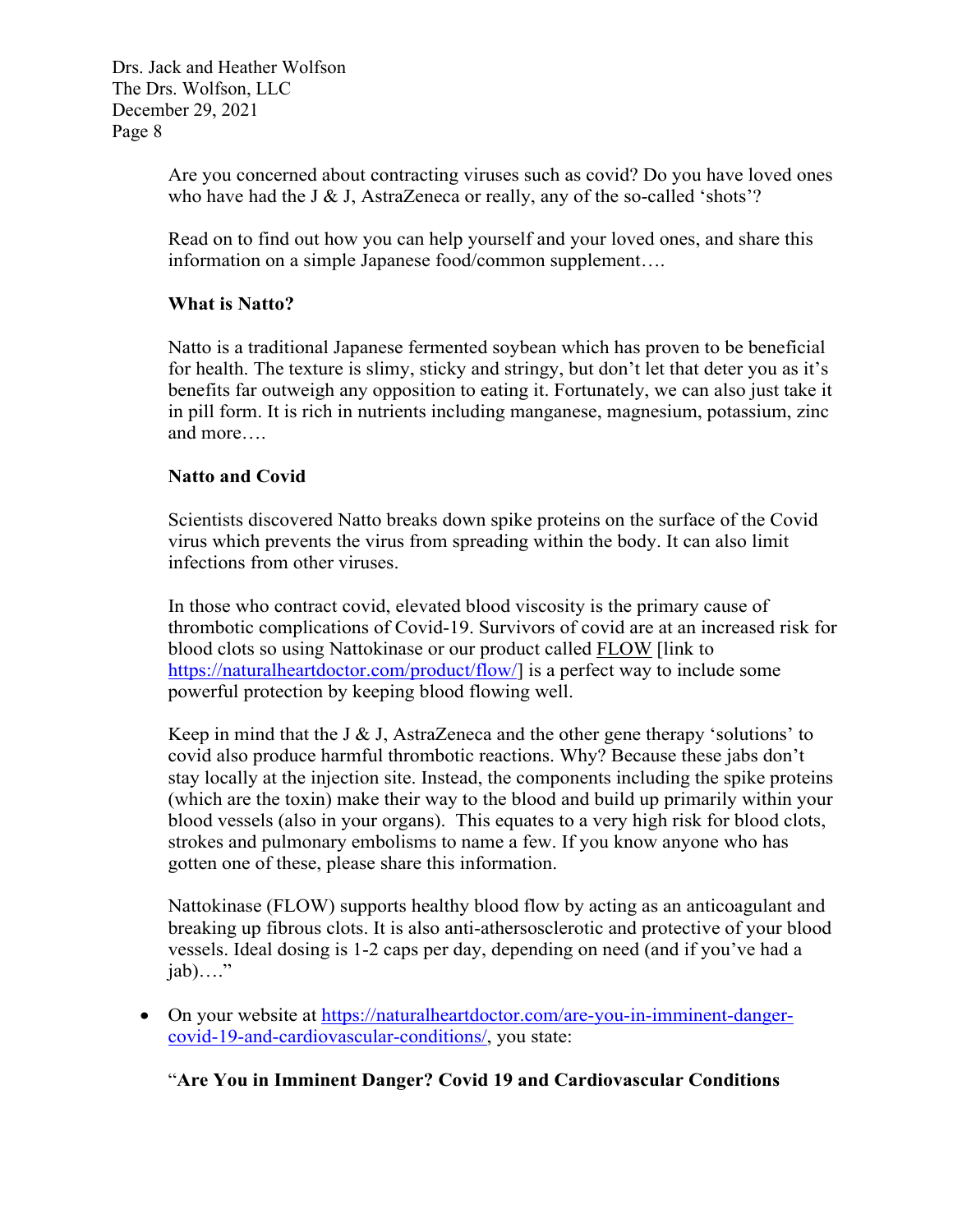> Dr. Jack Wolfson DO, FACC May 5, 2021…

[Graphic of a large red round object with spikes, identifiable as a coronavirus, with the text: "COVID-19 CoronaVirus"]

Fear can make you sick; a virus will not if you keep your body in the best of shape. The fear that has been perpetuated over the last year will only serve to undermine your immune system. I want to help you Bulletproof Your Immune System….

Did you know that humans host 300,000,000,000 viral particles. You heard that right. We have coexisted with viruses since the beginning of time. So why are people so afraid? And what can we do?

The answer is simple, maintain a healthy immune system in order to keep ALL the viruses and other co-inhabitants in your body balanced….

I want you to know that your body is your hero. It is fully capable of fighting a virus when equipped to do so. Stop fearing a virus and know that you can be invincible. Will we get sick from time to time? Sure! And we will recover. Let's make sure we prepare ourselves every day to keep viruses, bacteria and everything else in check.

#### **Boost Your Immune System to Annihilate Fear!**...

Sadly, even the best diets are deficient in nutrients. The soil is lacking, the air is polluted and the water is poisonous. This is why we recommend support from supplements in addition to taking the above steps.

- 1. Protection Kit to support your body on a daily basis. For this kit purchase: Heart Defense [link to [https://naturalheartdoctor.com/product/heart-defense/\]](https://naturalheartdoctor.com/product/heart-defense/), Cardio Multi [link to [https://naturalheartdoctor.com/product/cardio-multi/\]](https://naturalheartdoctor.com/product/cardio-multi/), CardiOmega [link to [https://naturalheartdoctor.com/product/cardiomega/\]](https://naturalheartdoctor.com/product/cardiomega/), and Heart Helpers [link to [https://naturalheartdoctor.com/product/heart-helpers](https://naturalheartdoctor.com/product/heart-helpers-probiotic/)[probiotic/\]](https://naturalheartdoctor.com/product/heart-helpers-probiotic/)
- 2. Emergency Kit to provide maximum benefit in a time of need. For this kit purchase: Super C [link to [https://naturalheartdoctor.com/product/super-c/\]](https://naturalheartdoctor.com/product/super-c/), Argentyn [link to [https://naturalheartdoctor.com/product/argentyn-silver](https://naturalheartdoctor.com/product/argentyn-silver-hydrosol/)[hydrosol/\]](https://naturalheartdoctor.com/product/argentyn-silver-hydrosol/), Berbe [link to [https://naturalheartdoctor.com/product/berbe](https://naturalheartdoctor.com/product/berbe-berberine/)[berberine/\]](https://naturalheartdoctor.com/product/berbe-berberine/), Lauricidin [link to [https://naturalheartdoctor.com/product/lauricidin-the-natural-heart-doctor/\]](https://naturalheartdoctor.com/product/lauricidin-the-natural-heart-doctor/), and Liquid A [link to [https://naturalheartdoctor.com/product/liquid-a/\]](https://naturalheartdoctor.com/product/liquid-a/)."